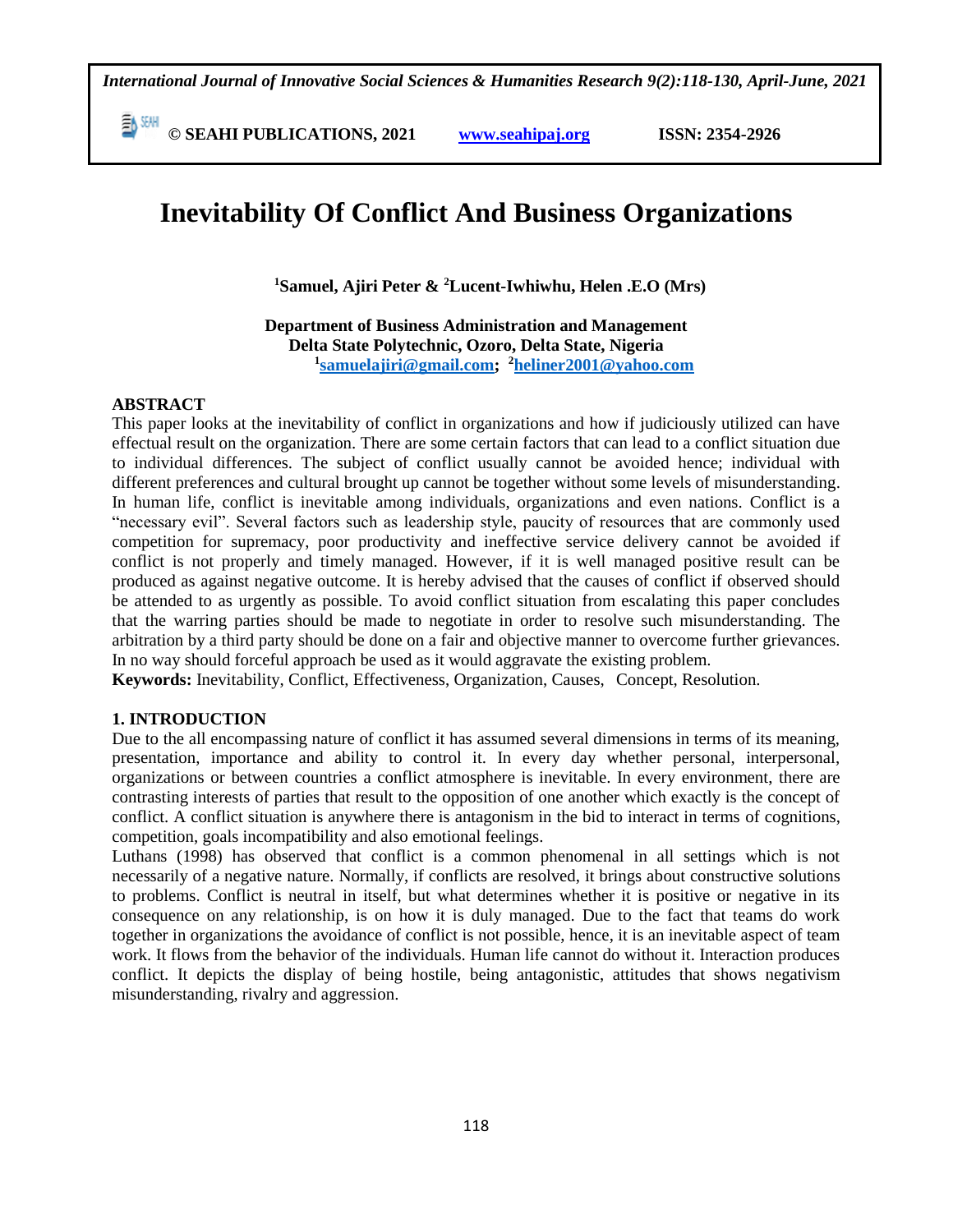#### **2.0 CONCEPTUAL REVIEW Conflict** Arugu & Wosu …… Int. J. Innovative Soc. Sc. & Hum. Res. 8(1):1-11, 2020

Borisoff and Victor (1998), said it 2.0is very difficult to define conflict hence, it is not easy to come to a consensus about its definition. However, they said the easiest way to understand the term conflict is to have it theorized into situational, interactive and functional. These divide has it that the situational views conflict as an expression under certain situations. The second view of interactive asks the question "how is there conflict? What methods and mechanisms are used to express it?" The functional as the third view sees conflict as "why is there conflict? What purpose does it serve?" Furthermore, Leung (2010), had said that there is no one practical definition of conflict. Each person has an individual way of thinking and behaves differently from others in a similar situation, and so it could be said that conflict can affect everyone to a varying extent.

According to Leung (2009), a representative of the situational theory school defines conflict as a "situation which generates incorruptible goals or values among different parties". As opined by him, the situation determines conflict that arises from diverse conditions for example, the influence of a person and exogenous factors.

The interactive school as defined by Folger (1993) is that "the interaction of independent people who perceive incompatible goals and interference from each other in achieving goals". The theory has two critical words interdependence and perception. Interdependence is seen as such a situations whereby one party's future actions is dependent on another party's actions.

For the functionalist school, the representative was George Simmel, a sociologist in Germany in 1995, defined conflict as designed to resolve divergent views. This creates unity even if it requires one of the conflicting parties to bow. He further opined that, conflict serves a social aim and that reconciliation is achieved even at the detriment of one of the parties.

In a similar development, Tillett (1991) had said that conflict does not only come as a result of incompatibility of values or needs or when it shows up in action rather, it could be exhibited by the perception of one of the parties of its existence.

According to Beck (1979), conflict is defined, as the "difference between and among individuals". The differences are formed by the conflict itself such as discontentment in goals, reasons, ideas, values and motives. As observed by Hocker and Wilmot (1985), conflict is defined as an expressed struggle between at least two independent parties who perceive that goals, scarce resources or rewards are incompatible. In another view, Borisoff and Victor (1998) as well as Thomas (2005) defined conflict as a disagreement in opinions between people or groups due to difference in attitudes, beliefs, values or needs. Still looking at conflict from different perspectives; Appelbaum, Abdallah and Shapiro (1999) states that, conflict is a process of social interaction which involves a struggle over claims to resources, power and status, beliefs, preferences and desires.

Darling and Walker (2001), corroborated this belief by the organization in which he said, conflict is a natural phenomenon in a social relationship, it can nevertheless be managed within an organization.

However, different views are being held about conflict. Durkheim (cited in Sipova, 1989) considered conflict as an abnormal phenomenon as he used the term anomie or pathology in describing the nature of conflict.

In an unrelated development, many scholars have their views to the contrary. Part and Burgess (1921) and Simmel (1995) cited in Burton (1987) says every interaction or association, in their view is that conflict stands for solving and averting complete fission in order to build unified whole. However, Schellenberg (1996) had said that conflict is neither bad nor good, but that it is one of the essentials in the social life of human beings.

#### **Organizational Conflict**

Organizational conflict can be defined as according to Lewis, French and Steane (1997) to mean, the consequence of boundaries arising within any organizational structure thereby, creating separate groups that would rather compete for the available scarce resources. They further asserted that conflict within an organization is inevitable.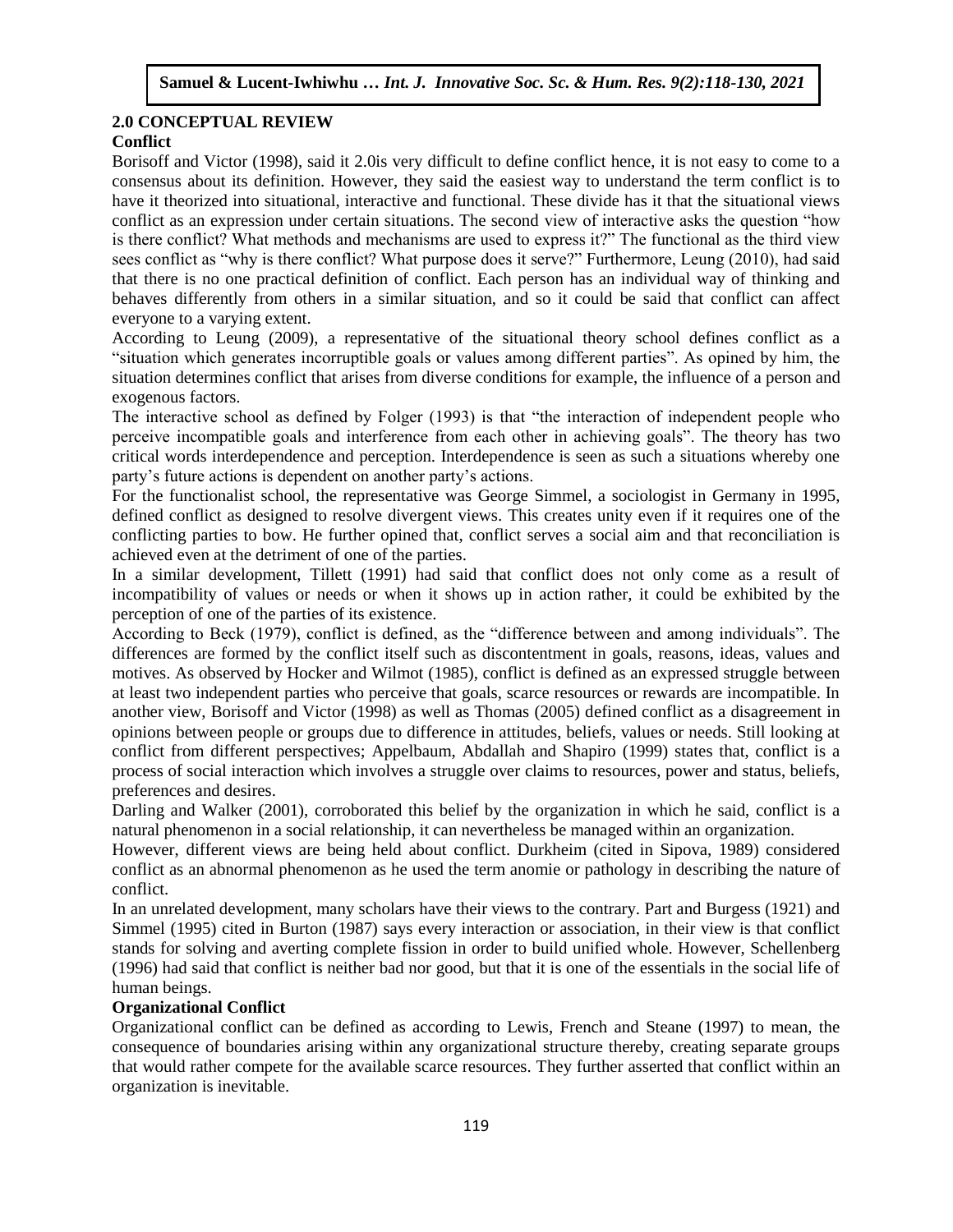As observed by Rayeski and Bryant (1994), conflict is driven by pressure and confusion that creates stressful situation for a team and its members.

From the foregoing, the explanation of the concept of conflict can be said that truly, the different sources of references are almost saying the same thing though, from different perspectives.

# **Theory Of Conflict**

According to Darling & Walker (2001), theory of conflict was founded by C. Wright Mills who is known as the father of modern conflict theory. He went further to admit that social structures are created through conflict between people with different interest and resources. The individual and resources are then influenced by these structures that has been created and also by inequality in power and resources distribution in society.

#### **CONFLICT VIEWS**

According to Robbins (2005), conflict is seen as a natural phenomenal since it is a reality in everyone life and it does arise inevitably. Conflict exerts thoughts and action that are necessary for innovations.

According to Rahim (1986), in human life, conflict is an integral part in all ramification of life endeavor. They further asserted that by reason of history, views on conflict are as outlined below:

**a. Traditional Views:** Within the period of 1930 – 1940 as observed by Robbins (2005), this school of thought believes that conflict should and must be avoided in totality. Hence, it breeds bad blood within a group. Again, it is seen to be negative in nature and it always goes along with violence, confusion and wastage of resources. It emanates from lack of proper communication and an absence of confidence among people or parties. They believe, conflict can only be managed at the top management level. This school also stands on the ground that conflict should not be entertained and as such, adequate cognizance should be giving to the causes of conflict so as to resolving such for a proper group interaction that can create room for a better performance in an organization. They opined, that conflict is synonymous with negative feelings that can result to destructive tendencies. However, Rahim (1986) concluded that the strategies used in handling conflict are what determines its effect whether good or bad.

#### **b. Interactionism View**

According to Robbins (2003), this view has it that, it is both positive and important for individuals or groups to perform excellently. In this, the ability to challenge normal processes and procedures to enable individuals to increase productivity by bringing in systems of innovations constitute a conflict situation. He observed that though, not all conflicts are bad, but it could be necessary for effective performance. This view, has pointed types of conflict to include, **relationship conflict** that relate to interpersonal relations, **task conflict** that comes from the content and goals of the duties to be performed. Another type is on how the work gets done known as the **process conflict**.

In a related development, as other types of conflicts, Kinicki and Kreitner (2008) had pointed out two types.

#### i. **Functional or Constructive Conflict**

In corroboration with Robbins who said that not all conflicts are good, is in line with Kinicki and Kreitner is view of the functional or constructive conflicts. On this basis, it is believed that conflict can bring about normal competition within groups which would usually lead to working hard for a better productivity. This is therefore, seen as two views, parties and goals that can lead to a better performance by either individuals or organizations.

Constructive conflict has an advantage of allowing its members the avenue of ascertaining the inherent problems and the possible opportunities. Secondly, new ideas, learning and growth by the individuals can be developed.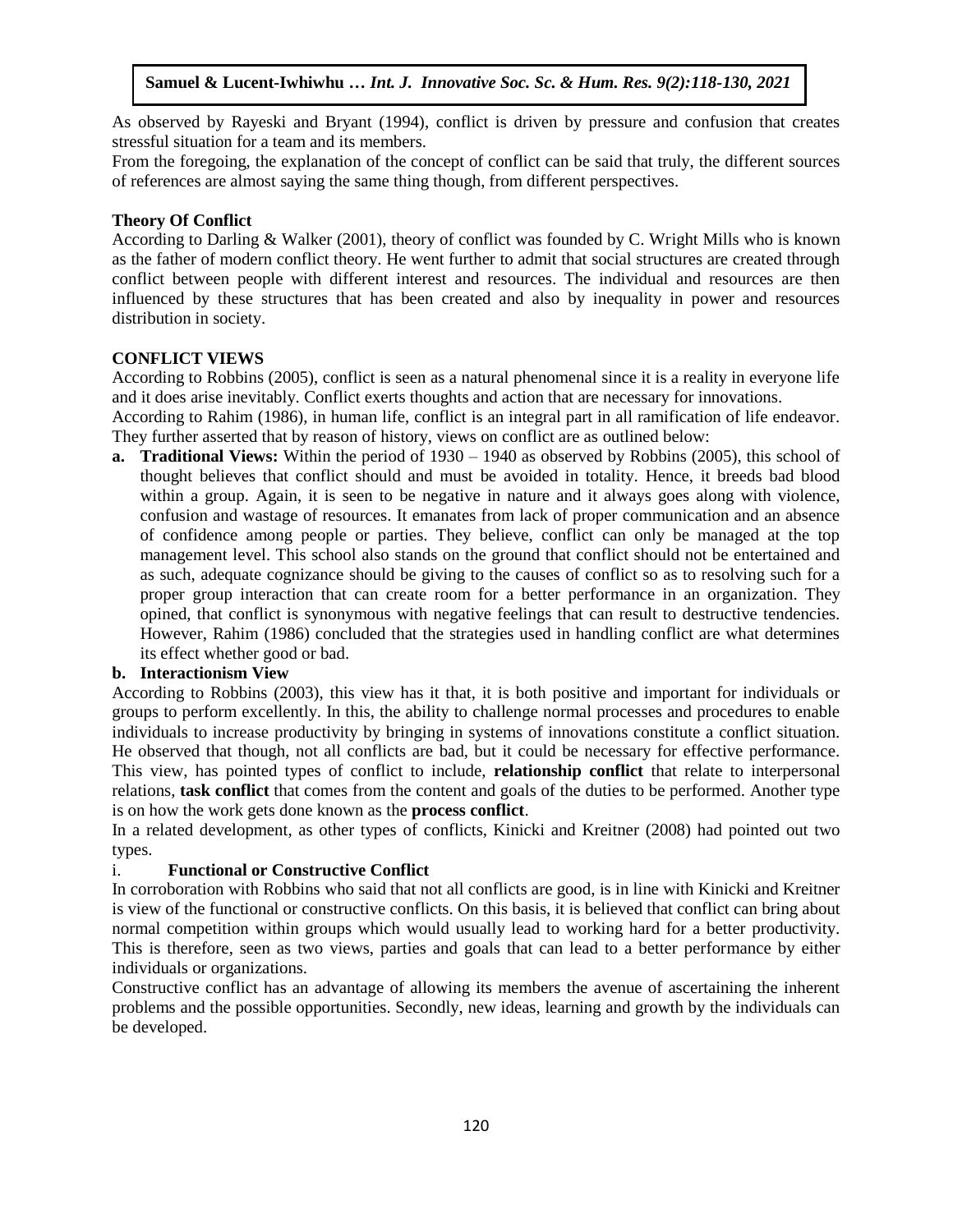#### ii. **Dysfunctional**/**Destructive Conflict**

As observed by Kinicki and Kreitner (2008), this type of conflict tends to obstruct the performance of the group. In organization, conflicts are inevitable and desirable but it can spell doom when it is not properly managed.

This would adversely affect the exchange of information, ideas and resources between department and different groups which hampers the achievement of organizational goals. This would negatively impinge on her performance resulting to productivity being low. In this, individuals' interest tends to override the business entire purpose of existence. Leaders in organizations witch hunt each other as information are being withheld from one another. Everyone's interest is to the detriment of the other person in a deliberate manner or in a very crafty way.

#### **Levels Of Conflict In An Organization**

According to Don, Slocum and Woodman (1989) there are different levels of conflict that revolves within the individuals (intrapersonal), between the individual (interpersonal), within a group (intragroup) between groups (intergroup) and within an organization (intra-organization).

**a. Intrapersonal Conflict:** This is conflict within the individual. This is as a result of goal conflict when the individuals' behavior brings about outcome that is mutually exclusive or in other words has compatible elements that are positive and negative in nature. However, as they went further, intrapersonal conflict has both approach conflict and avoidance conflict.

An approach conflict is a state of affairs whereby somebody has two or more alternatives choices to make of which both could have positive results. This could manifest for instance in choosing between two jobs that seems to be attractive on equal basis.

An avoidance conflict is also a state of affairs whereby someone has no option than to choose between two or more alternatives that would end up with results that are negative in nature. This could manifest for instance in the form of an employee who is being faced with a threatening situation of being punished by being demoted or else the person gets involve on what they do not want by spending much time travelling in the course of the job.

travening in the course of the joo.<br>They also looked at a situation of a win-win view of Approach – Avoidance in which it is a state of affair whereby someone must have to make a decision on doing something that could be both positive and negative in its result. This could be seen as an example by being given a juicy job in a location that seems to be uncomfortable to inhabit.

#### **b. Interpersonal Conflict**

This is at variant with intrapersonal in that it concerns two or more persons. It could be two supervisors competing for an available higher space or position to fill in. There are several reasons that could be adduced to this kind of conflict to include but not limited to the following: power, status differences, perceptions, personality differences, clashes of value and interests, scarce resources and psychological problems.

#### **c. Intragroup Conflict**

This is a kind of conflict that is within the group. The choice of whether to resolve it or not is within the group members. Luthans (1998), had said that a study of large number of groups that made decision as business or governmental bodies identified some of the conditions. Firstly, consensus for a successful resolution of conflict. Secondly, disagreement that leads to failure in resolving conflict.

It was observed in the study, that intragroup conflict is difficult and at the same time all encompassing. He also hinted that intragroup conflict revolves around two major categories vis-à-vis substantive and affective conflict.

When a conflict situation is caused by task or content of job which comes about in the form of intellectual discontent between the group members then, it is substantive, but if the problem is based on interpersonal relationship bringing about emotional responses is therefore referred to as affective conflict.

#### **d. Intergroup Conflict**

There are collection of individuals and groups in an organizational setting. In organization, various groups of individual could exist. The interdependency of the different groups in cordial relationship determines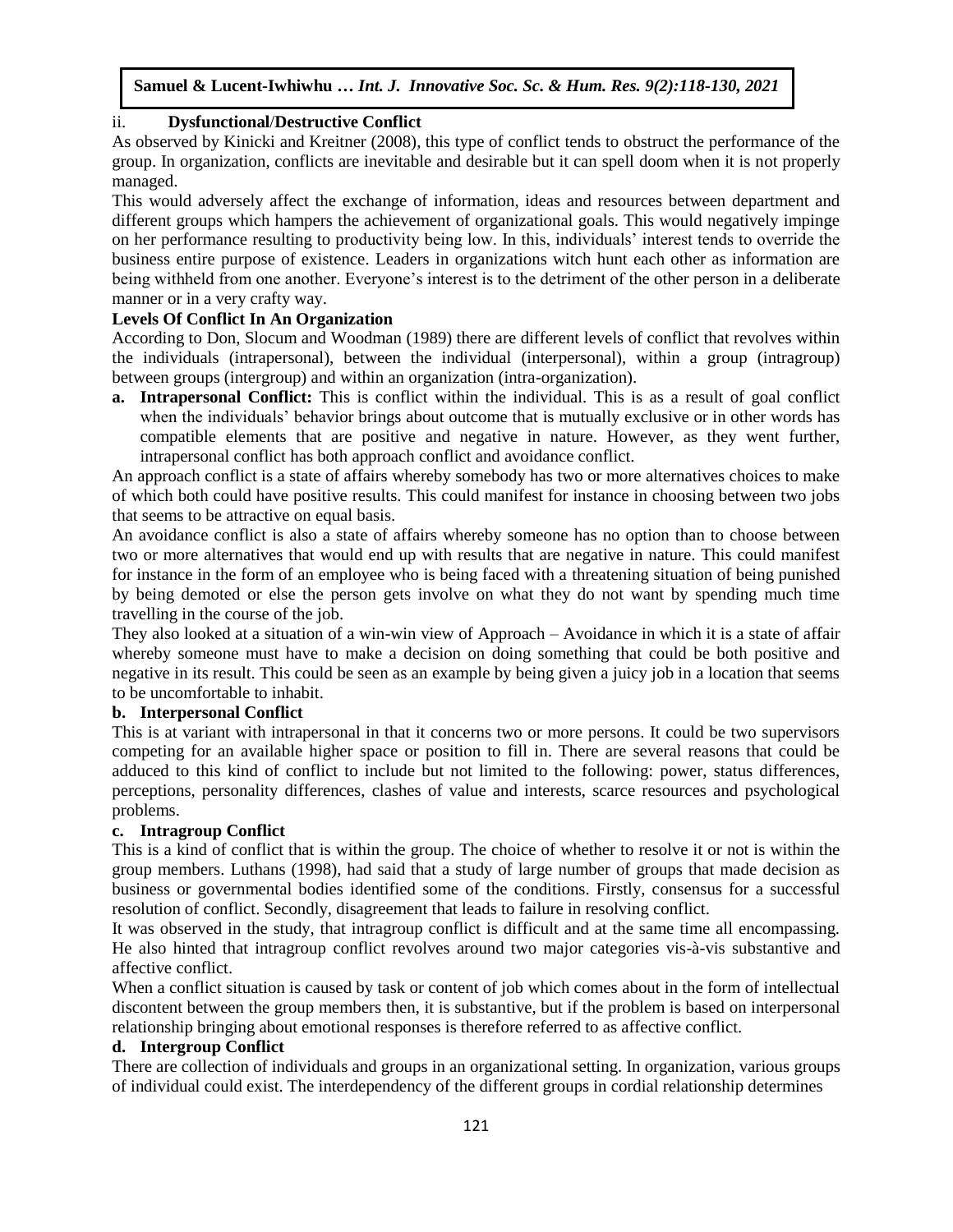the success of such an organization. Though, intergroup conflict is inevitable, a timely and proper handling of any abnormal situation is likely to result to a favourable outcome.

Robbins (2005) had said, interactions between groups of individual could experience frustrations and to allow their conflict situation to be expressed in a range of behavioral strategies ranging from apathy and boredom to absenteeism, excessive drinking or destructive behavior.

# **e.** Intra-organizational Conflict

Hence our discussion is based on the organization as an entity, what happens within the organization is of our utmost concern. As Don et al (1989) continues in their discuss had pointed out four types of intraorganizational conflict to be;

- (i) Vertical Conflict: This is where the conflict is between the different levels in an organization. For example, superior versus subordinate conflict.
- **(ii) Horizontal Conflict:** This involves employees who are at the same level in the hierarchy of the organization.
- (iii) Line-Staff Conflict: It does occur when staff officer who plays an advisory or supportive role in assisting a line manager along the line department tends to disagree based on personal characteristics. Staff employees who may appear to be having a higher level of education and with different background who incidentally may be younger in age could happen to be very audacious at the detriment of what the line manager can accept to be valuable contribution.
- **(iv) Role Conflict:** The numerous activities that others expect an individual to perform in their respective positions is referred to as role conflict whenever such roles are not being performed according to expectation then, conflict becomes inevitable.

# The Process Of Conflict

According to McShane and Glinow (2008), conflict is a process where one party proves that its interests are not being respected by an opposing party.

Before a conflict, situation degenerates to exhibition of angry words and actions, it must have transversed the processes of;

- a. Potential disagreement and incompatibility of the parties
- b. Cognition and personality values
- c. Intentions
- d. Behavior and 'e' outcome

To add to what McShane and Glinow had opined Robbins (2005), in figure 1 analysed the different processes before conflict is manifested.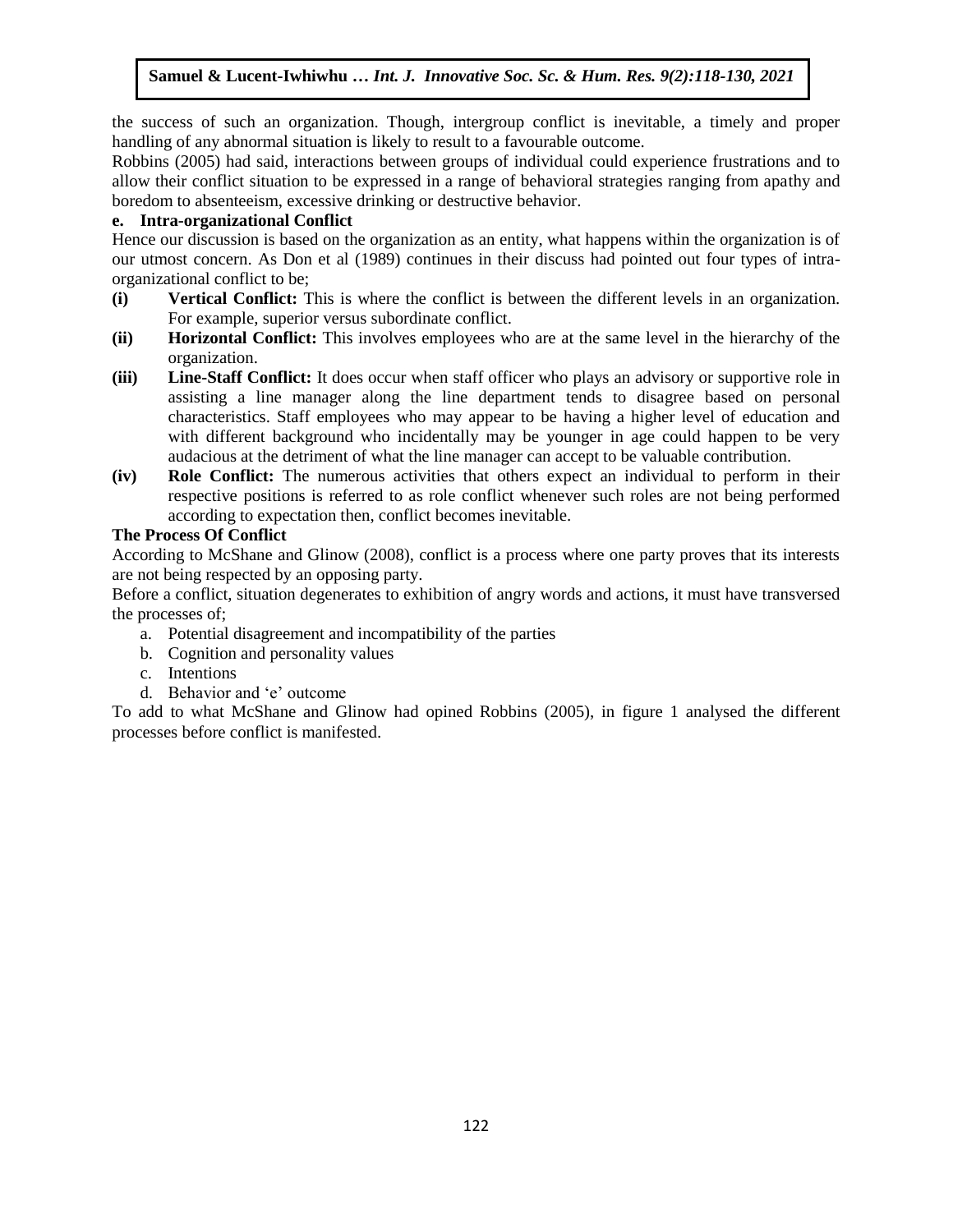

Stage I: Potential Opposition or Incompatibility **Fig 1. Processes before conflict Source:** The Conflict Process (Robbins, 2005)

#### **Sources of Conflict**

Fajana (2000), had said that the sources of conflict can be divided into two main parts; the internal source and the external source.

#### **Internal Source**

As observed by Fajana (2000), it is referred to as internal because the factors are within the confine of the organization. In his words he identifies "opposing interest" as the major factor of an industrial unrest. The "divergent interest" of the different parties in an attempt to partake in what Ajibade calls "industrial cake" can result to conflict. The inevitability of conflict can also come from the disagreement in "power relationship".

#### **External Source**

This source, being outside the internal perimeter of the organization can give rise to conflict situation that could be the one side drives or biased dispositions of a third party in the bid to intervening in any industrial dispute. For instance, if two parties are at logger-head yet the government goes ahead to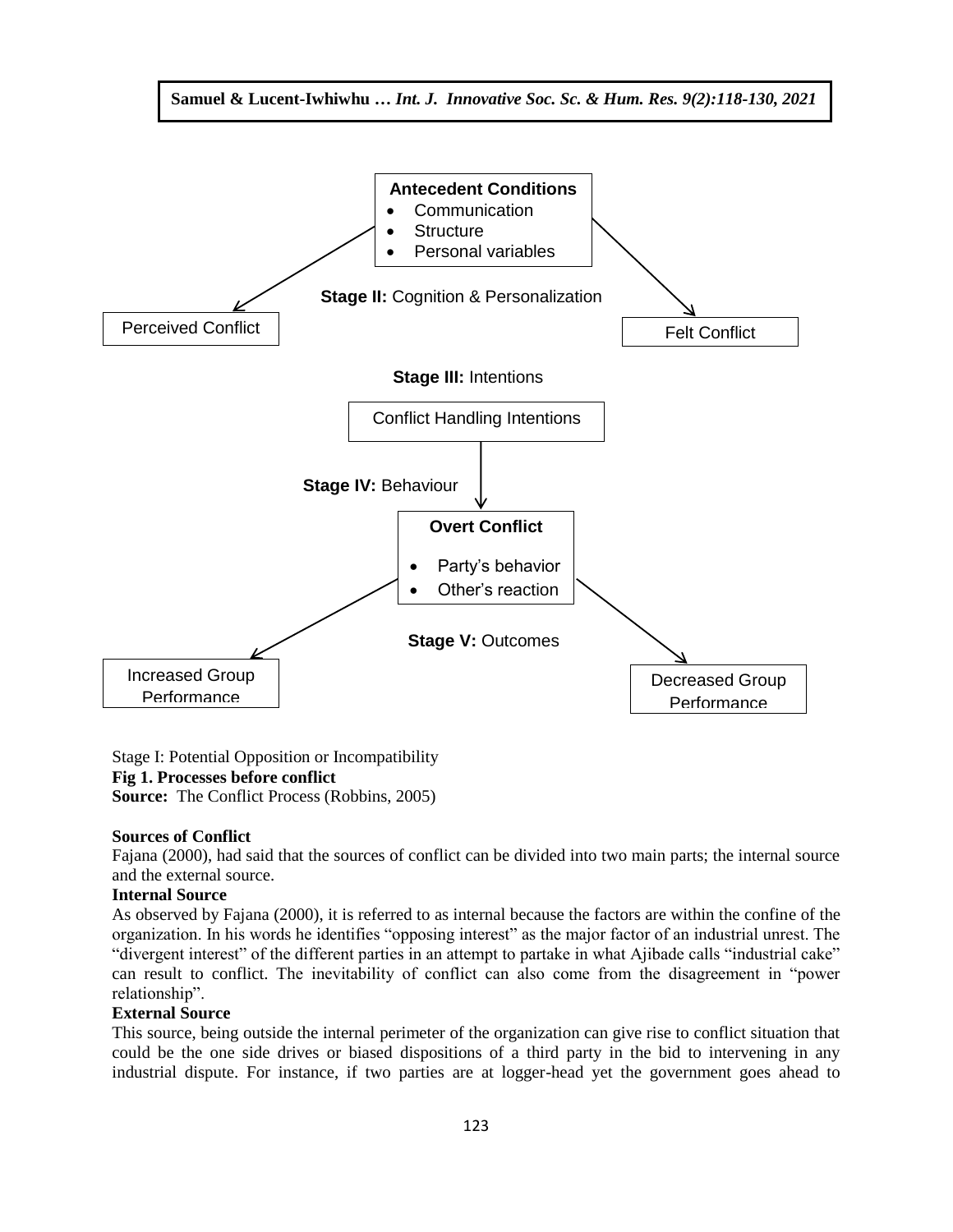formulate and propagate or enact laws that favour one of the parties can further aggravate the already existing conflict.  $\sum_{i=1}^{\infty}$  Comment intervalse Society Soc. Sec.  $\sum_{i=1}^{\infty}$ 

Moreover, put in a concise manner, Leung (2009) in his study identified the sources of conflict. He said, there are several origins from where disputes in organizations emanate. In the study he enumerated six main sources. The sources are:

- a. Role Conflict: This occurs when in an organization there is a clash in the role somebody performs.
- b. There is also interpersonal disagreement due to the experience of stressful situations
- c. Differentiation in understanding whereby there is a clash due to a problem being approach from different viewpoints.
- d. The imbalance in interdependency required to collaborate in the course of getting to communicate and to interact.
- e. The tussle for power in which an individual or group tends to be conquered in order to obtain selfcentered goals fulfilled.
- f. The pressure from the outside of the organization that can impinge negatively on the internal state or stability of the organization.

#### **Causes of Conflict**

The factors that cause conflict are inevitable in our everyday interactions in life. Many authors have Interactions that cause conflict are inevitable in our everyday interactions in the. Many additions have outlined several ones though, interwoven. According to Henry (2001), there are factors that generate conflict hence they do not occur by themselves. In his view, the under listed do cause a conflict situation.

- a. Communication issue
- b. Lack of common performance standard
- c. Tasks' interdependence
- d. Jurisdictional ambiguities
- e. Individual differences
- f. Dependence on common resources and
- extended the common resources and<br>g. Not knowing the status

Similarly, though, differently presented due to semantics, according to Kinicki and Kreithner (2008) as it is being looked upon from the angle of a student and the supervisors, the following causes are identified. As identified by students:

i. The supervisor's expectations that are either ambiguous or not provided

- ii. Personal factors that has to do with the personality, values, perceptive ability etc.
- iii. Lack of feedback on successful operations or involvements
- iv. The duration and how intermittent supervisory work is being carried out.

As identified by supervisors:

- a. The students expectation different from the supervisor's
- b. The competency level of the student being too low
- c. The expectation of supervisors that are too high for students to meet
- d. The inadequacy of the students level of knowledge

From the above, it can also be likened to an employer and an employee. According to [www.hrmars.com](http://www.hrmars.com/) the causes of conflict are grouped under structural factors and also personal factors.

Under the structural factor we have;

- **a. Common Resources:** Due to limited resources like people, money, information and supplies whereas, everyone wants to be a partaker can cause a group to be highly strained, thereby, parties struggle for their own interest at the detriment of others.
- **b. Differences in Goal:** Once there is incompatibility or difference in the goals of departments, the flow of activities would be hampered since the parties are working at cross purposes.
- **c. Specialization:** This is another cause of conflict. Specialization in one area may not necessary be a means of knowing everything and as such if a specialist tends to interfere with the duties of another specialist in another area could lead to a state of confusion.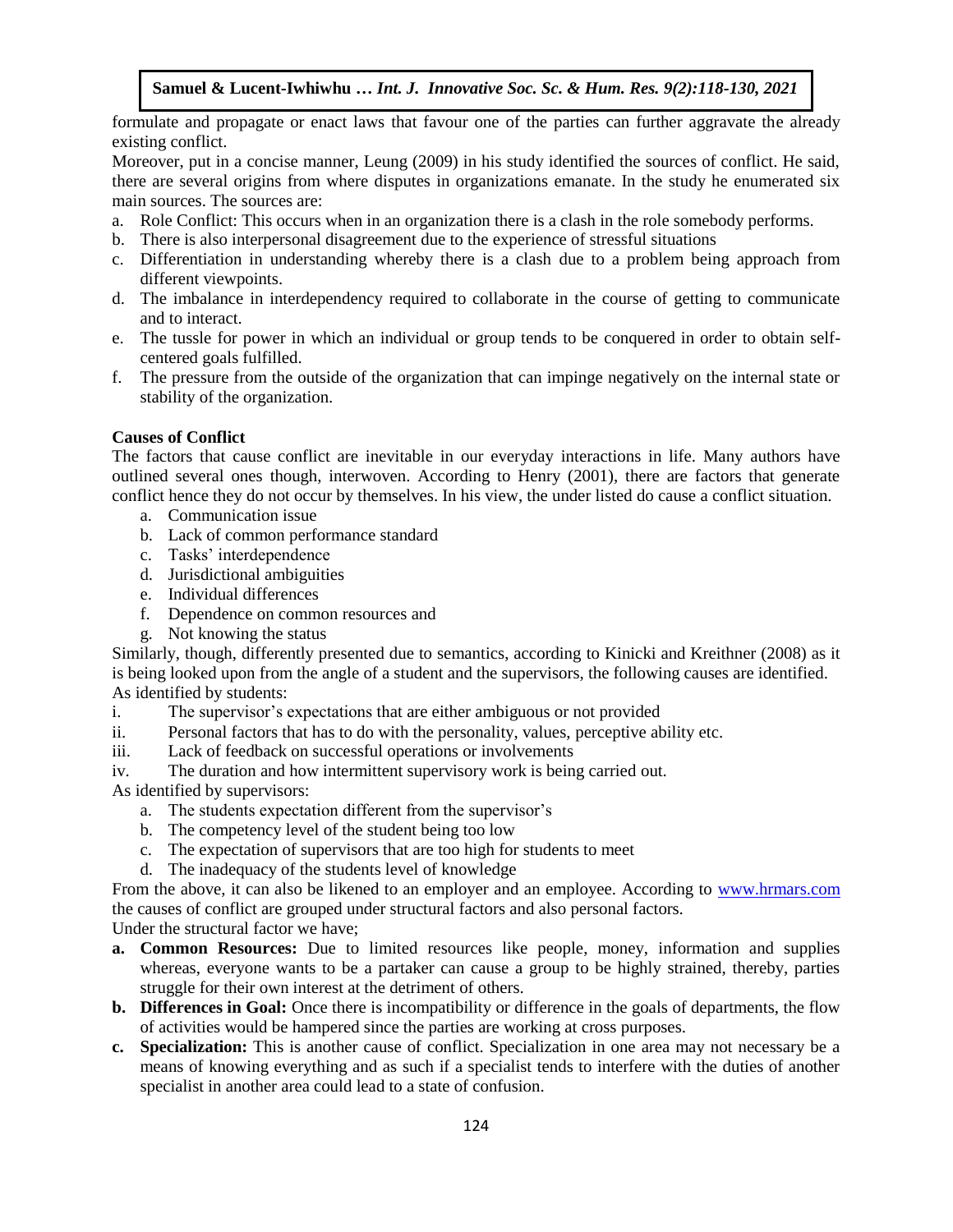- **d. Roles and Expectations:** As individuals and group differs so also their roles and expectations differ. Hence, roles concerns job title, description of duties etc., when a manager has not describe the role of the subordinates or worse still when the parties concerned understands the roles differently. In such a case conflict cannot be left out.
- **e. Jurisdictional Ambiguities:** This usually happens when the scope or boundaries of responsibilities are undefined. Whenever the goals are ambiguous, performance requirements and jurisdictional lines are uncertain then there could be breakdown of order.
- **f. Interdependence:** When the performance of duties is a function of depending on others to complete an assignment, the issue of bulk passing is not left out, since the failure of one person can be easily pushed to others. Meanwhile, nobody is interested in taking responsibility for the short coming of another person. The outcome must be a clash between both parties.
- **g. Authority Relationship:** Most times, managers want to display the privileges they are opportune to enjoy based on their position. They always want to issue commands whereas the subordinates who see themselves as disadvantaged fellow would want to revolt. The resistance would definitely leads to a crisis situation.

According to Rahim (1986), the causes of conflict can be classified into seven. These are:

- a. Team members attitudes are different leading to differences in goals
- b. Inability to meet the expectation of team members
- c. In the work team diverse cultural values are exhibited
- d. Unmet needs brings about frustration to team members
- e. The difference in personality of team members could cause clash of influence
- f. Different ideologies leading to different explanation of similar information
- g. Scarce resources create room for survival of the fittest. Definitely there would be logger heads.

#### **Conflict Resolution/Management**

According to Burton (1987), conflict resolution means how the causes of conflict are being dealt with in the bid to resolving them. While as he further pointed out that managing the conflict has to do with the strategies and approaches of resolving the conflict.

Anderson (1990), had also maintained, that the management of conflict has a wide application. However, he had said that the ways by which organizational conflict are being managed are diverse in correspondence with different causes, origin and contexts. The major reason while conflicts are managed either by the warring parties or by a third party involvement is to make sure the whole structure of the conflict situation is brought under control to avoid the destructive element of hostility and the used of violence in the process of the conflict. Usually, the management ushers into the conflict processes a solution to the conflict by disruptions thereby satisfactory and acceptable position is assumed.

According to [\(http://ezinearticle.com\)](http://ezinearticle.com/) whenever there is a conflict situation, several factors are evaluated in order to choose the type of approach that is appropriate for the situation. The choice may be to either compete or dominate when it happens our personal input is to be involved to control the other party physically or psychologically. Another choice may be to accommodate or surrender and then, cede victory to the other party. In the same vein, we may choose to withdraw by not doing anything or participating in the conflict resolution move. However, it could be to collaborate to come up with a solution that is constructive and mutually acceptable.

Furthermore, a third party can be sorted for if the above approaches do not bring the needed outcome. To adopt the third party approach, there has to be a form of collaboration whereby an individual or group other than the conflicting parties intervene to see how both parties are made to agree with each other.

As observed by Anderson (1990), in reducing or preventing conflict, there are two major concerns that the individual (group) has to take into cognizance.

**a. Achieving Personal Goal Structure:** Usually, when individual goals interfere with another individual or organization, conflict is bound to ensure. Goals should be clearly made known as each unit role and contribution is so important. Sears (2008), in goal structure had pointed out, that the reward system should equally be taken care of in that, the way and manner the compensation system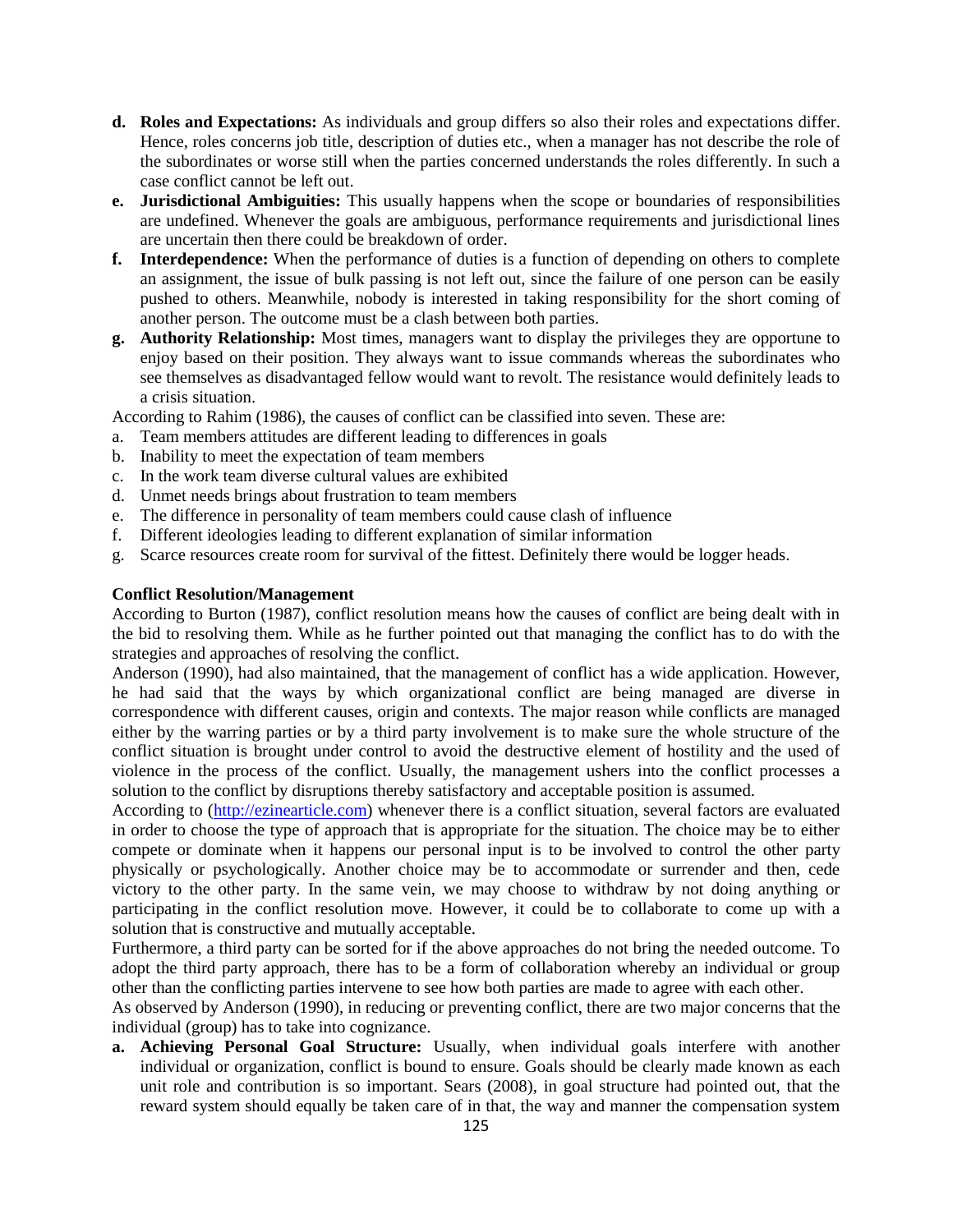is carried out should be fair and commensurable to the structural status of the persons concerned. It should be proportionately appropriate to the group effort and also show the level of degree or interdependency among units as the need arises. Whenever organization's goals and objectives are known, the employees see the general picture and then work as a team in order to achieve a desirable performance. Arugu & Wosu …… Int. J. Innovative Soc. Sc. & Hum. Res. 8(1):1-11, 2020

**b. Keeping a Good Relationship with the Other Person:** The ability to interact with others is very important. Trust and communication help to understand each other's challenges and how to be of help. Personal goals coupled with the way and manner one is able to relate with others in order for cordiality in operation is most highly encouraged. An effort to facilitate dialogue between group and the distribution of information help in the resolution of conflict. When people know more about themselves, there would be no room for suspicions rather, collaboration will be highly entrenched. Again, proper coordination can also help to reduce conflict.

#### **Strategies, Ways/Styles of Managing/Resolving Conflict** Arugu & Wosu …… Int. J. Innovative Soc. Sc. & Hum. Res. 8(1):1-11, 2020

According to Luthans (1998), different researchers have identified some strategies or styles of solving conflict situation. Though, as many are the authors so are the terminologies yet, the fundamental context, content and approach is the same. He further opined that the conflict resolution is behavioural in nature. These styles or strategies are: avoidance, smoothing, compromise, forcing and confronting.

# **1. Avoidance or Ignoring the Conflict**

In some circumstances, it may be best to play a passive role so as to avoid it completely. In this style, events may take their own course naturally. In most cases, if the parties are frustrated due to emotional unrest, they may believe that conflict could snow ball into consequences that are not good. The passivity behavior leads to lose-lose situation. The fear of conflict becoming unresolved could make parties to steer clear since conflict becomes an aggravated conflict. The avoidance usually is a product of several issues. These issues as seen by Steers and Black (1994) are:

- These issues as seen by Steers and Black (1994) are:<br>i. When the issue on ground is inconsequential compared to more important urgent issue.
- ii. When the satisfaction of the request cannot be made possible
	- iii.When other people can resolve it more perfectly
	- iv. When it is of more relevance to impair it than the good achieved in taking a decision
	- v. When the aspects of the case in point is related to other people.
	- vi. When the immediate decision does not have the required information to handle it.

# **2. Compromising (Integrating Bargaining)**

This is a situation where the demands of the conflicting parties are balanced. In this, for solution to be reached there is a give and take position. It is a situation that requires given up something and then gaining something. This in most cases is in the negotiation between management and the labour unions mostly in the presence of arbitrators, and in a way, both parties win. This is a situation where both parties have relatively the same level of power and none of the parties can force its opinion on the other parties. Steers and Black (1994) had also pointed out possible situations that can lead to compromise.

- i. When there is time constraints to find expedite solutions
- ii. To serve as a back up when collaboration and competition are not yielding any good results
- iii. For the conflict to be temporarily balanced
- iv. When goals are important but are not up to the effort of some method to adopt.
- v. If the problems are many faceted and complex.

# **3. Smoothing or Accommodation**

According to Luthans (1998), smoothing has to do with covering up the conflict by appealing for unity by not addressing the issue of the conflict. Usually, personal gains are counted in order to forget the conflict. He observed that smoothing only provides an immediate solution and as such, the conflict may resurface as time goes on and that it is a more sensitive approach than avoiding so long the people involved had agreed not to show conflict which is more beneficial than to show conflict which can really increase the conflict.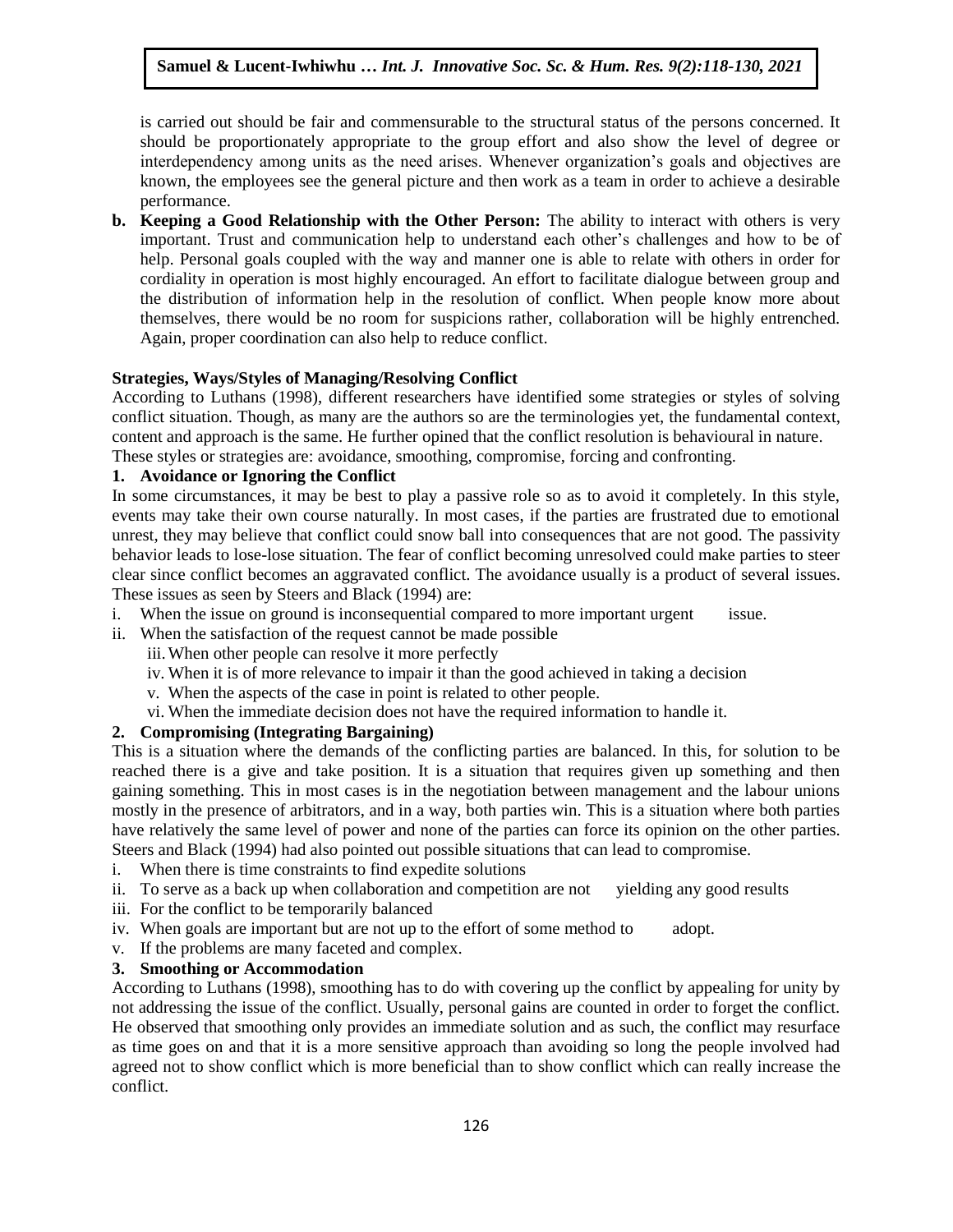Robbins (2005), sees this concept as when conciliation occurs and when a person or group of persons are willing to submit to the other. It is the subjugation of ones interest for the interest of others. This style, is willing to submit to the other. It is the subjugation of ones interest for the interest of others. This styl concerned about human relationship which the parties see as more important than their personal goals or interest. The smoothing is done not to harm the relationship. The unassertive and cooperative behavior creates a win/lose situation in order to maintain likeness and acceptance.

Ereates a whirtiese studinon in other to manually increases and acceptance.<br>Steers and Black (1994) had also suggested possible features that can give rise to this practice.

- i. To satisfy others and maintain cooperation hence the issue is of more importance than you.
- ii. When creating an atmosphere for subordinates to learn from mistakes
- iii. To prove that one is reasonable by accepting wrong in order to make room for another solution.
- iv. When somebody determines to reduce losses
- v. To create good social image in the future
- vi. When the need arises for harmony and balance to be maintain.

#### **4. Forcing**

... It steads<br>According to Kotler and Keller (2008), this technique is that of domination in which the party dominating possessed the power and authority to enforce his own opinion over the party in opposition. In this technique, one party is a winner while the other is a looser. This style usually breeds resentment and hostility.

Adomi and Anie (2005), had observed that forcing, defines a situation whereby one person or party tends to display full dominance. Individuals resort to the use of aggression in order to drive home their points or achieve their desires. In this, the winner is seen as been strong while the looser is the weaker party.

According to Steers and Black (1994), there are certain situations that can give rise to this such as;

i. When there is the need to take quick decision in an emergency situation

ii. In important matters that can make the organization productive as long as one is on the right part

iii. To be against those who take advantage of a sluggish and uncooperative attitude

iv. In the pursuit of important issue that can affect the implementation of unusual principle or the application of new rules.

#### **5. Collaboration (Confronting or Problem Solving)**

As opined by Robbins (1998), collaboration or confronting style is about a strong cooperative and assertive behavior.

It is a win-win approach in an interpersonal conflict management. The style advocates maximum joint results. It shows a trust in other party in order for all concerned to be satisfied. It is mostly practiced for an integrative outcome in a case where the issue cannot be compromised because, of its importance. It creates room for learning, to becoming more committed as parties incorporate their views into a consensus.

Luthans (1998), in his view, had said that the approach assumes in objective terms, that all organizations irrespective of how it is properly managed, would still have opinions that differs one from the other. This condition requires discussions and respect for the different views in order to resolve. He further noted that this style is better used when conflict is due to the misunderstanding of semantics. The style is not very effective in issues that are non-verbal in nature like value system.

Moreover, to avoid aggressive behavior and also to have a behavior that is supportive as parties are respected for who, and what they believe in without any bias or prejudice.

#### **Bargaining And Negotiation In Conflict Resolution**

According to Schellenberg (1996), hence conflict is inevitable and cannot be completely avoided then, it requires to be managed in order to become constructive and functional. Bargaining and negotiation are strategies for managing conflict. Negotiation brings the warring parties to a solution that is mutually beneficial.

Bargaining is in two major approaches: distributive bargaining and integrative bargaining. Distributive is when the goals of one party are in direct opposition to the other party while integrative is an approach in which the parties focus on how the achievement of their purpose is possible. It is the merit of the issue and is a win-win method as the parties maintain attitudes that are positive in nature. It should be noted therefore, that whenever conflict is judiciously managed it enhances organization's productivity.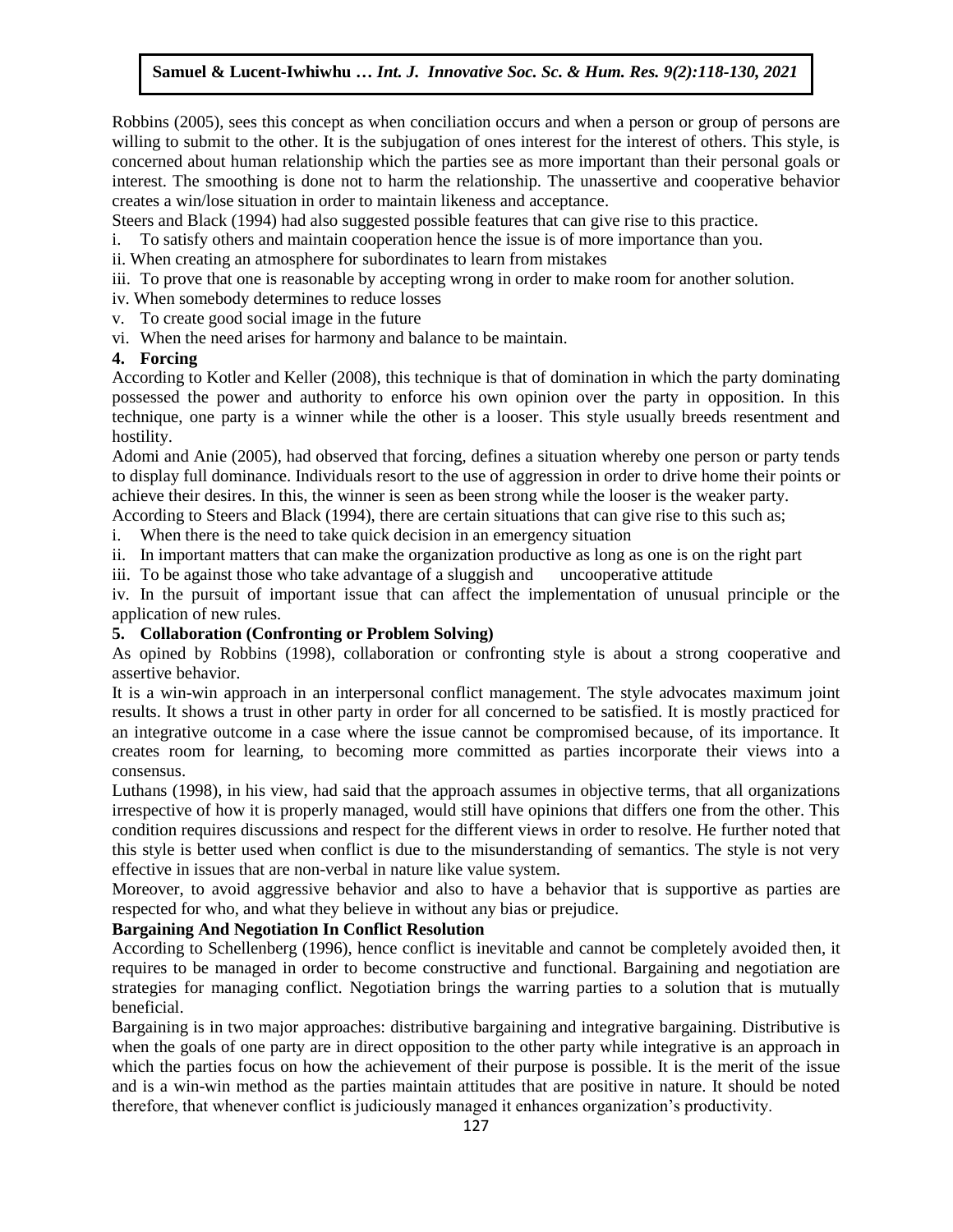#### **Third Party Involvement in Conflict Resolution**

The functions of the third party are to wade into the conflict if the disputants are either unable or unwilling to face the problem squarely.

As observed by Robinson and Parkinson (1985), there exist four third party negotiation types.

- **a. Mediation:** This is the most common type of resolving conflict. In this, somebody who is not part and parcel (independent) of the conflict is invited, the person is also impartial in his judgment to bring a solution that everyone accepts. He facilitates the process of resolution. A mediator is someone that should be trusted.
- **b. Arbitration:** The arbitrator can apply techniques or strategies used by a mediator. Optionally, he may choose to dictate solution to the conflict.
- **c. Conciliation:** According to James (1987), a conciliator can propose a solution to end a conflict. He plays an active role in the conciliation process. It is has to do with action to stop somebody that is angry.
- **d.** Consultation: As observed by Fisher (1990), it is a formal process of consulting or discussing an issue. Usually, an expert or a professional is made to advice on areas of specialization.

#### **Benefits Or Advantages Of Conflict Management**

The effectiveness of conflict management cannot be under estimated due to several benefits or advantages inherent in its judicious practice. According to Leigh updated by Jayne (2019), the benefits include but not limited to the following:

- i. It encourages new thinking
- ii. It raises questions that can lead to new ideas and breakthroughs
- iii. It builds relationships and also strengthens through mutual understanding and respect as learning to listen and listening to learn brings about deeper insight to both parties.
- iv. It opens minds as a climate of innovation and creativity is being encouraged.
- v. It beats stagnation. Whenever conflict is allowed then, changes are borne. Open doors to challenges and competition is being established.

#### **3.0 CONCLUSION**

Conclusively, this paper has brought to limelight the fact that conflict may be either functional or dysfunctional depending or the type or method of interventions. Basically, it would be most expedient if management widely assess the techniques of conflict management in order to arrive at a new best solution. At various organizational levels the right style of conflict management can be the panacea to conflict capable of eroding the success factors of an organization.

According to Darling and Foliasso (1999), it is impossible to totally eliminate conflict. Those who manage conflict well always earn to themselves personal and institutional benefits whereas those who attempted to eliminate conflict do not always last.

#### **4.0 RECOMMENDATIONS**

From the conceptual reviews, it is hereby recommended that conflict management or resolution can become very effective in an organization. Summarily, if the under listed conditions are observed conscientiously as possible.

- i. Reward fairly.
- ii. Establish formal procedure.
- iii. A good listening attitude should be adopted.
- iv. Clear explanation of plans be made.
- v. Employees should be highly valued.
- vi. Welcome and appreciate initiatives.
- vii. Business needs and personal needs should be balanced.
- viii. Development of new skills.
- ix. Changes for an upgrade should be welcomed.
- x. Trust should be built between employees' representative and management.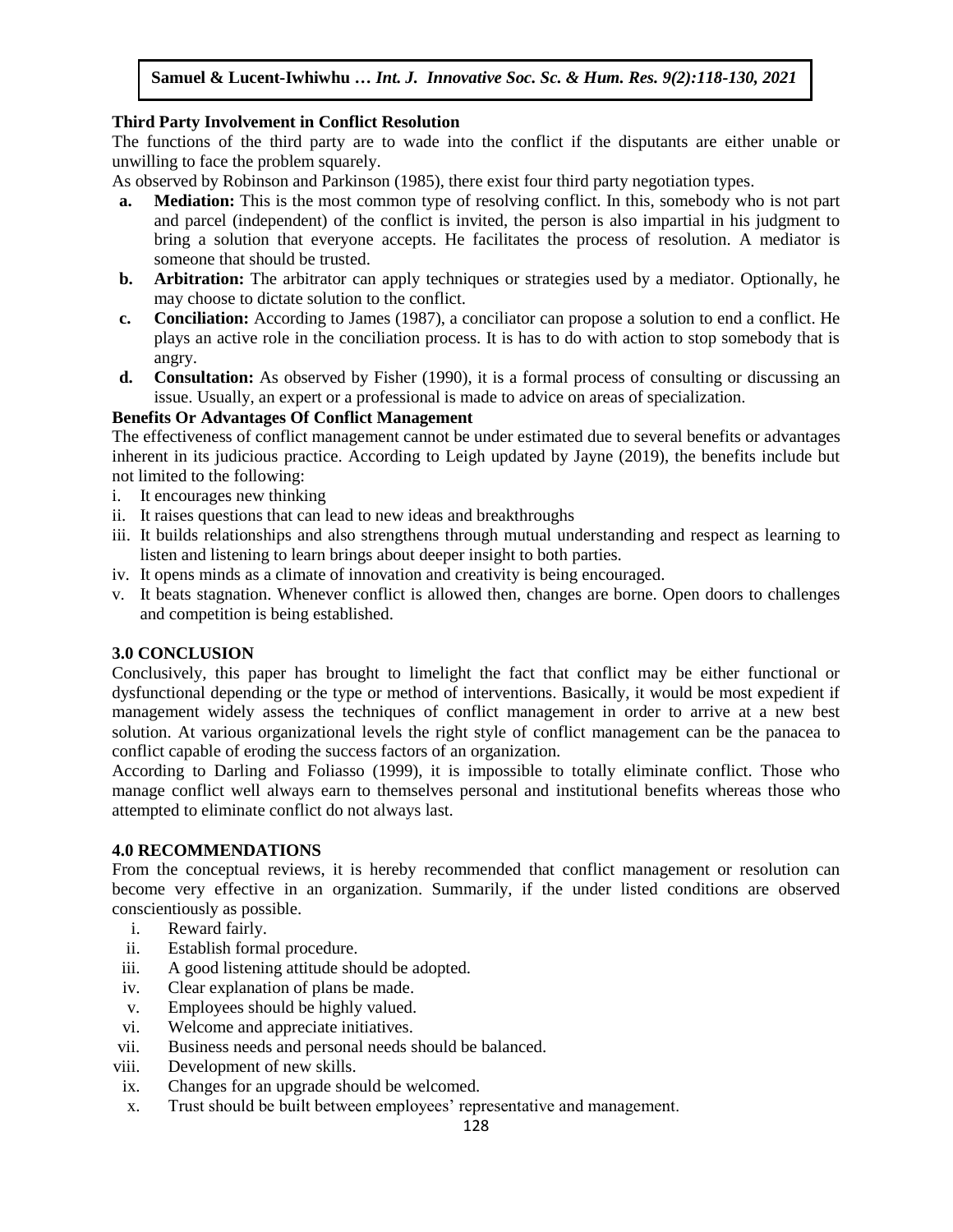- xi. Effort should be made sometimes to initiate conflicting situation as divergent views are Errort should be made sometimes to mittate commeting situation as divertint introduced staff or department should be recognized for outstanding productivity.
- xii. The process of communication be made free.
- xiii. To avoid ambiguity, seminars/workshops should be organized on how to manage conflicts in organization.
- or substantiants.<br>xiv. The interaction and activities of groups be highly monitored to ensure that there is a high level of functionality.
- xv. Remembering to listen.
- xvi. The individual or group should not try to win an argument.
- AVI. The marvidual of group should not dy to will all argument.<br>Xvii. Parties concerned should not be self-defensive.
- xviii. The conflict should be avoided as much as possible.
- xix. Generalization in making statement should be avoided. Reference to past events can aggravate the present tension.
- present tension.<br>xx. We should not at all time present ourselves as Mr. Right or know-it-all.
- xxi. The attitude of playing blame game or bulk passing should be jettisoned.
- xxii. Wrong analysis of other people's minds should be avoided instead, allow other people to express their thoughts and feelings.
- xiii. There should be enough room for decision making.
- xxiv. The welfare of the staff should be a priority to the management.
- xxv. There should be a defined system of disseminating information.
- xxvi. Duties should be delegated to lower level employees to see themselves as part of the process.
- ARUGU SHOULD SHOULD CONSIDERED TO NOT TO VER EMPLOYEES TO SEE THEMSELVES AS PARTY.<br>XXVII. The priorities of organization and staff should be upper most in the resolution.
- xxviii. Not be dragged on.
	- xxix. Parties should remain calm, open and flexible.
	- xxx. Devote enough time for the resolution discussions
- Arugua Bevole enough time for the resonation diseassions.<br>
Arcanic Dialogue be highly encouraged.
- xxxii. Objectivity is the watchword by not allowing subjectivity feeling to becloud your judgment.

The list is inexhaustible. However, if the counsel is adhered to, it will actually help to enhance the effectiveness of an organization. The adoption of the different styles or strategies of conflict resolution if properly or judiciously done can improve the effectiveness of the operations of the organization positively.

#### **REFERENCES**

- Adomi, E.E. and Anie, S.O. (2005). Conflict Management in Nigerian University Libraries. *Journal of Library Management.*
- Anderson, G. (1990). *Fundamentals of Education Research*. London: The Falmare Press.
- Applebaum, S., Abdallah, C.F. and Shapiro, B. (1999). The Self Directed Team: A Conflict Resolution Analysis. *Team Performance Management,* Vol. 5 No. 2, Pp. 60-77.
- Beck, A.T. (1979). *Cognitive Therapy and the Emotional Disorders*. New York: Springer.
- Borisoff, D. and Victor, D.A. (1998). *Conflict Management: A Communication Skills Approach Needham Heights*. Allyn & Bacon, A Viacom Company, Pp. 78-80.

Burton, J.W/ (1987). *Resolving Deep Rooted Conflict*. Virginal Centre for Conflict Resolution.

- Darling, E. and Walker, A. (2001). *Management Interpersonal Conflict at Work*. Michigan: Gulf Publishers.
- Darling, J.R. and Foliasso, C.E. (1999*).* Conflict Management Across Cultural Boundaries: A Case Analysis from a Multinational Bank*. European Business Review*, Vol. 99 Pp. 383-392.
- Fajana, S. (2000). Conflict Tactics and Strategies of Nigerian in Trade Union Convergence, Diversity and Implication. *Nigerian Journal of Personnel Management* (4) 8-12.
- Fisher, R.J. (1990). *The Social Psychology of Intergroup and International Conflict Resolution*. New York: Springer-Verlag.
- Folger, J.P. (1993). *Working Through Conflict*. New York: Harpes.